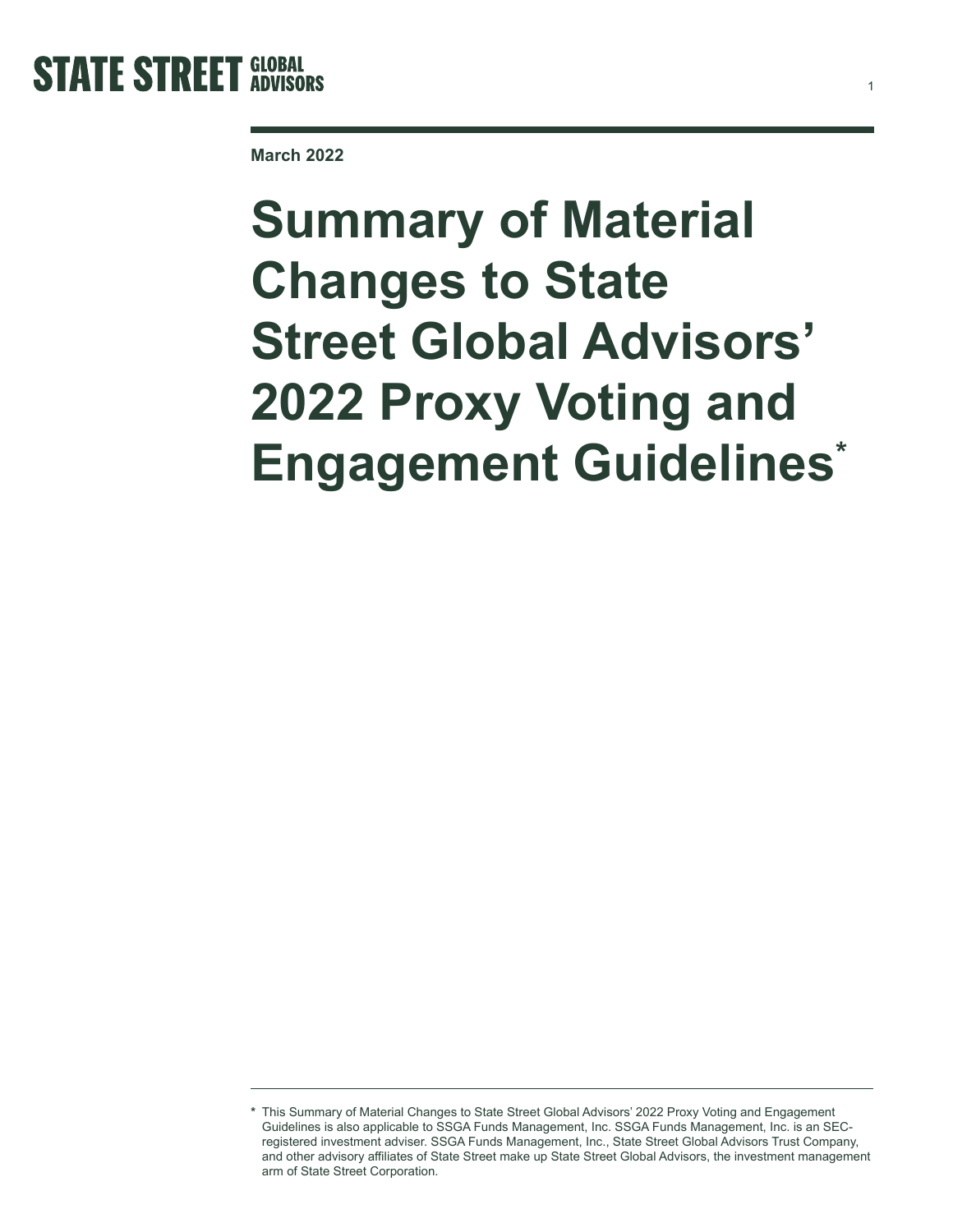State Street Global Advisors updated its proxy voting guidelines in March 2022 as part of its annual update to voting guidelines. The significant voting guideline changes for 2022 are summarized below:

#### **Climate-Related Disclosures**

*Markets:* US, Canada, UK, Europe, Australia

We believe climate change poses a systemic risk to all companies in our portfolio. State Street Global Advisors has publicly supported the global regulatory efforts to establish a mandatory baseline of climate risk disclosures for all companies. Until these consistent disclosure standards are established, we find that the recommendations of the Taskforce on Climate-related Financial Disclosures (TCFD) provide the most effective framework by which companies can develop strategies to plan for climate-related risks and make their businesses more resilient to the impacts of climate change.

As such, we may vote against the independent board leader at companies in the S&P 500, S&P/TSX Composite, FTSE 350, STOXX 600 and ASX 100 if companies fail to provide sufficient disclosure in accordance with the TCFD framework, including:

- Board oversight of climate-related risks and opportunities
- Total Scope 1 and Scope 2 greenhouse gas emissions
- Targets for reducing greenhouse gas emissions

We view this policy as a natural escalation of our previously stated expectations on climate-related disclosure and history of proxy voting and engagement on the TCFD framework. We expect to continue to expand this policy in the coming years.

#### **Enhancing Racial and Ethnic Diversity** *Markets:* UK and US

We believe that companies have a responsibility to effectively manage and disclose risks and opportunities related to diversity, equity, and inclusion, particularly regarding gender, race, and ethnicity. In order to achieve alignment with our expectations and advance transparency in the public markets, State Street Global Advisors has implemented the following voting guidelines:

- We may vote against the Chair of the Nominating Committee at companies in the S&P 500 and FTSE 100 that do not have at least one director from an underrepresented racial and/or ethnic community on their boards; and
- We may vote against the Chair of the Compensation Committee at companies in the S&P 500 that do not disclose their EEO-1 reports. Acceptable disclosures include:
	- The original EEO-1 report response.
	- The exact content of the report translated into custom graphics.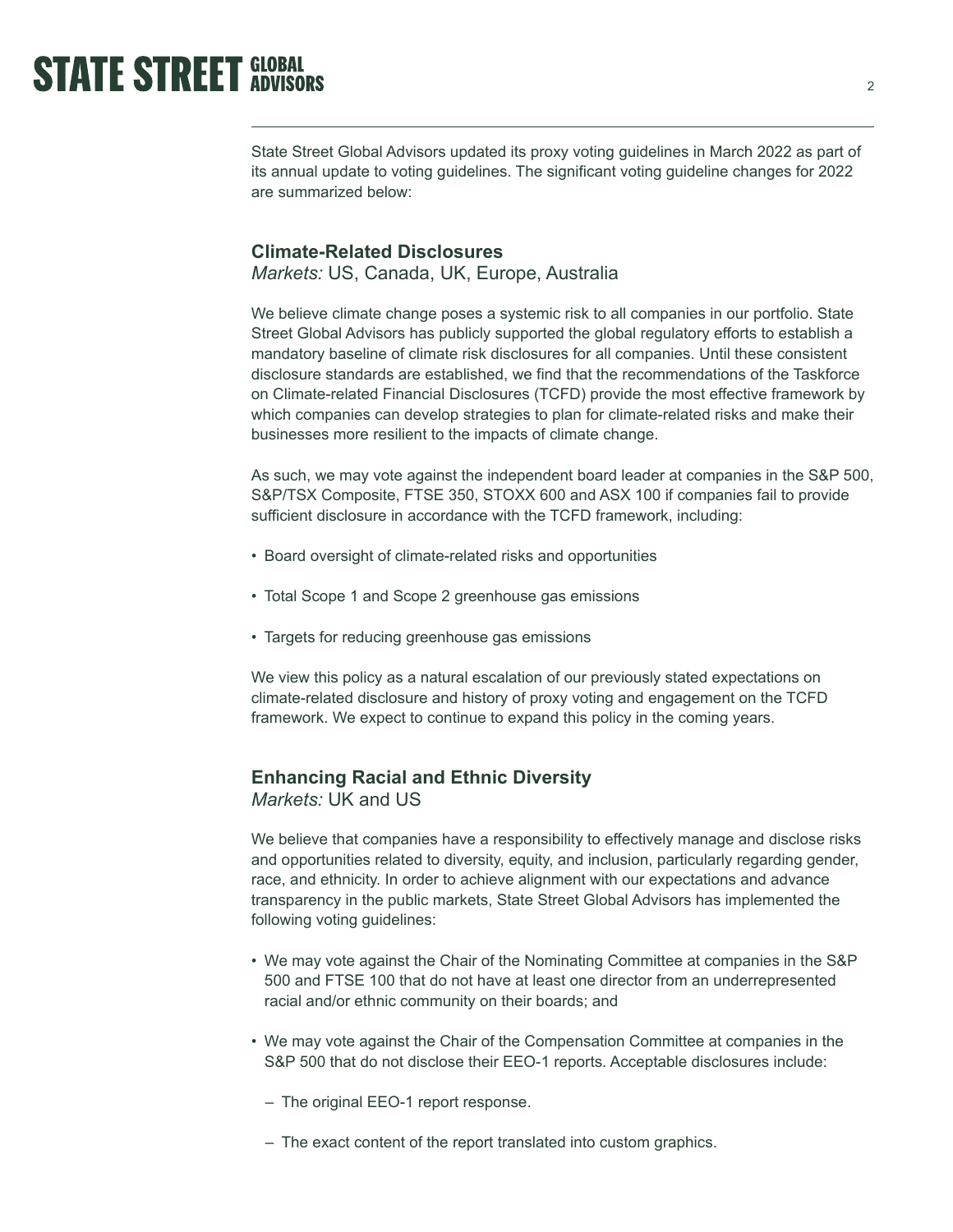State Street Global Advisors also may vote against the Chair of the Nominating Committee at companies in the S&P 500 and FTSE 100 that do not disclose, at minimum, the gender, racial and ethnic composition of their boards. This voting policy shall remain unchanged.

#### **Expanding Board Gender Diversity**

*Markets:* Global

Since 2017, our Fearless Girl gender voting policy has contributed to the increased representation of women on boards in the main indices in the US, UK, Europe, Canada, Australia, Japan, Hong Kong, and Singapore.

- Beginning in 2022, we expect boards of listed companies in *all* markets and indices to have at least one female board member. We may waive the policy if a company engages with State Street Global Advisors and provides a specific, timebound plan for adding at least one woman to the board.
- Beginning in 2023, we will expect companies in the Russell 3000, TSX, FTSE 350, STOXX 600, and ASX 300 indices to have boards composed of at least 30 percent women directors. We may waive the policy if a company engages with State Street Global Advisors and provides a specific, timebound plan for reaching the 30 percent representation of women directors.

If a company fails to meet any of the expectations outlined above, State Street Global Advisors may vote against the Chair of the board's nominating committee or the board leader in the absence of a nominating committee, if necessary. Additionally, if a company fails to meet this expectation for three consecutive years, State Street Global Advisors may vote against all incumbent members of the nominating committee or those persons deemed responsible for the nomination process.

### **Integrating R-FactorTM Scoring System into Voting and Engagement** *Markets:* US, UK, Europe, Japan, Australia

R-Factor<sup>™</sup> is a scoring system created by State Street Global Advisors that measures the performance of a company's business operations and governance as it relates to financially material ESG factors facing the company's industry. R-Factor™ encourages companies to manage and disclose material, industry-specific ESG risks and opportunities, thereby reducing investment risk across our own portfolio and the broader market.

State Street Global Advisors may take voting action against the independent board leaders at companies in the S&P 500, FTSE 350, ASX 100, TOPIX 100, DAX 30<sup>1</sup> and CAC 40 indices that are R-Factor™ 'laggards'<sup>2</sup> and 'momentum underperformers'<sup>3</sup> unless we see meaningful change. This year, we are replacing the DAX 30 and CAC 40 indices with the STOXX 600 company universe.

**<sup>1</sup>** This policy was approved in March 2020. In September 2021, DAX 30 was renamed DAX 40, after 10 additional companies were admitted to the index.

**<sup>2</sup>** Bottom 10 percent of scores relative to industry peers.

**<sup>3</sup>** Have consistently underperformed their peers over the last two years; bottom 30 percent of scores relative to industry peers.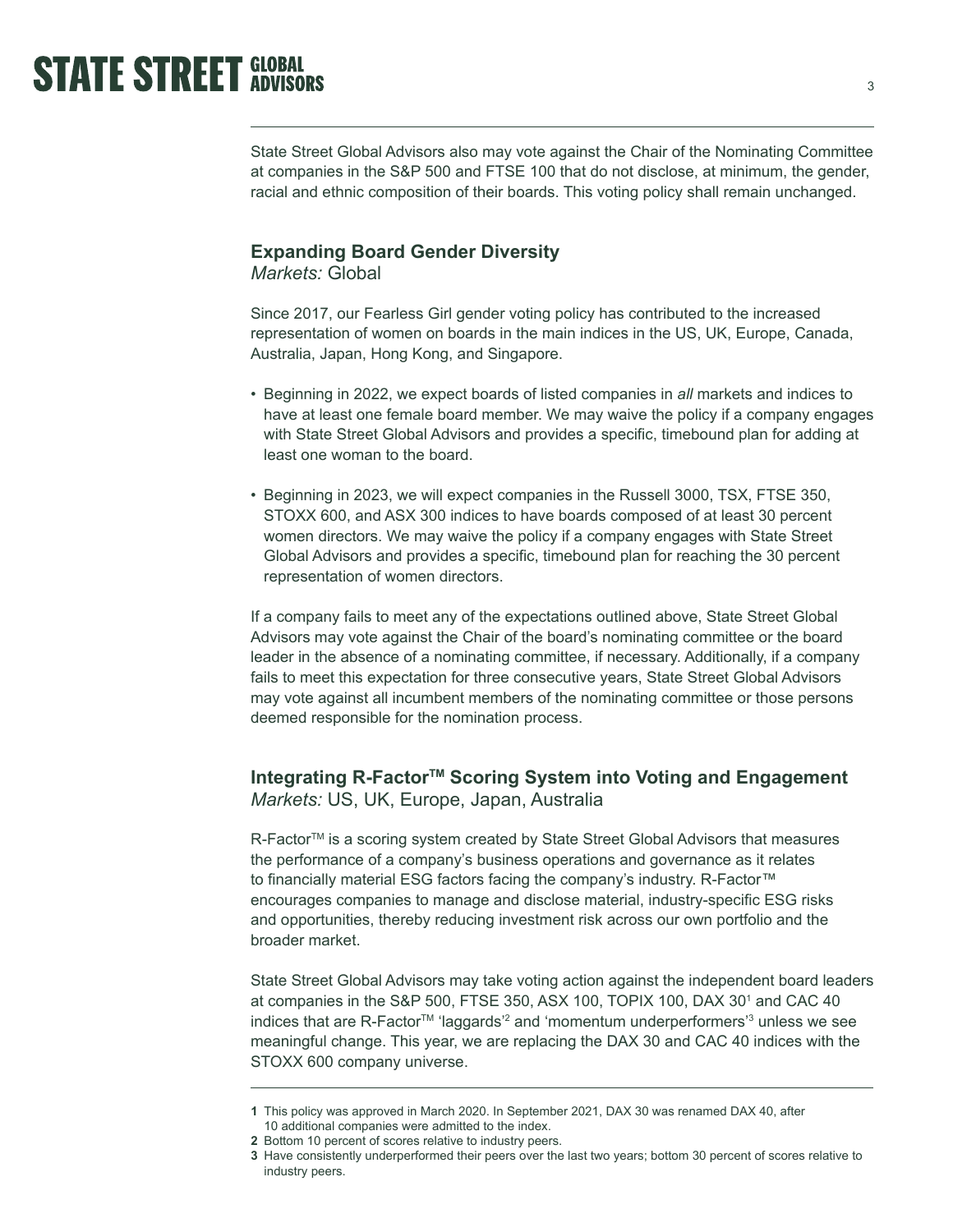In 2024, we will be expanding our voting screen to include all R-Factor<sup>™</sup> 'laggards' and 'underperformers'4 (i.e. not only 'momentum underperformers').

#### **Director Time Commitments**

*Markets:* US, Canada, UK, Europe and Australia

In 2020, we revised our voting guideline on the number of allowable board mandates. State Street Global Advisors may take voting action against a director who exceeds the number of board mandates listed below:

- Named Executive Officers (NEOs) of a public company who sit on more than two public company boards
- Non-executive board chairs or lead independent directors who sit on more than three public company boards
- Director nominees who sit on more than four public company boards

Starting in 2022, for non-executive board chairs/lead independent directors and director nominees who hold excessive commitments, as defined above, we may consider waiving our policy and vote in support of a director if a company discloses its director commitment policy in a publicly available manner (e.g., corporate governance guidelines, proxy statement, company website). This policy or associated disclosure must include:

- A numerical limit on public company board seats a director can serve on
	- This limit cannot exceed our policy by more than one seat
- Consideration of public company board leadership positions (e.g., Committee Chair)
- Affirmation that all directors are currently compliant with the company policy
- Description of an annual policy review process undertaken by the Nominating Committee to evaluate outside director time commitments

If a director is imminently leaving a board and this departure is disclosed in a written, timebound and publicly-available manner, we may consider waiving our withhold vote when evaluating the director for excessive time commitments.

Consistent with our guidelines' exclusionary approach to mutual fund boards and UK investment trusts, service on a Special Purpose Acquisition Company (SPAC) board will no longer be considered when evaluating directors for excessive time commitments. However, we do expect these roles to be considered by Nominating Committees when evaluating director time commitments.

**<sup>4</sup>** Bottom 30 percent of scores relative to industry peers.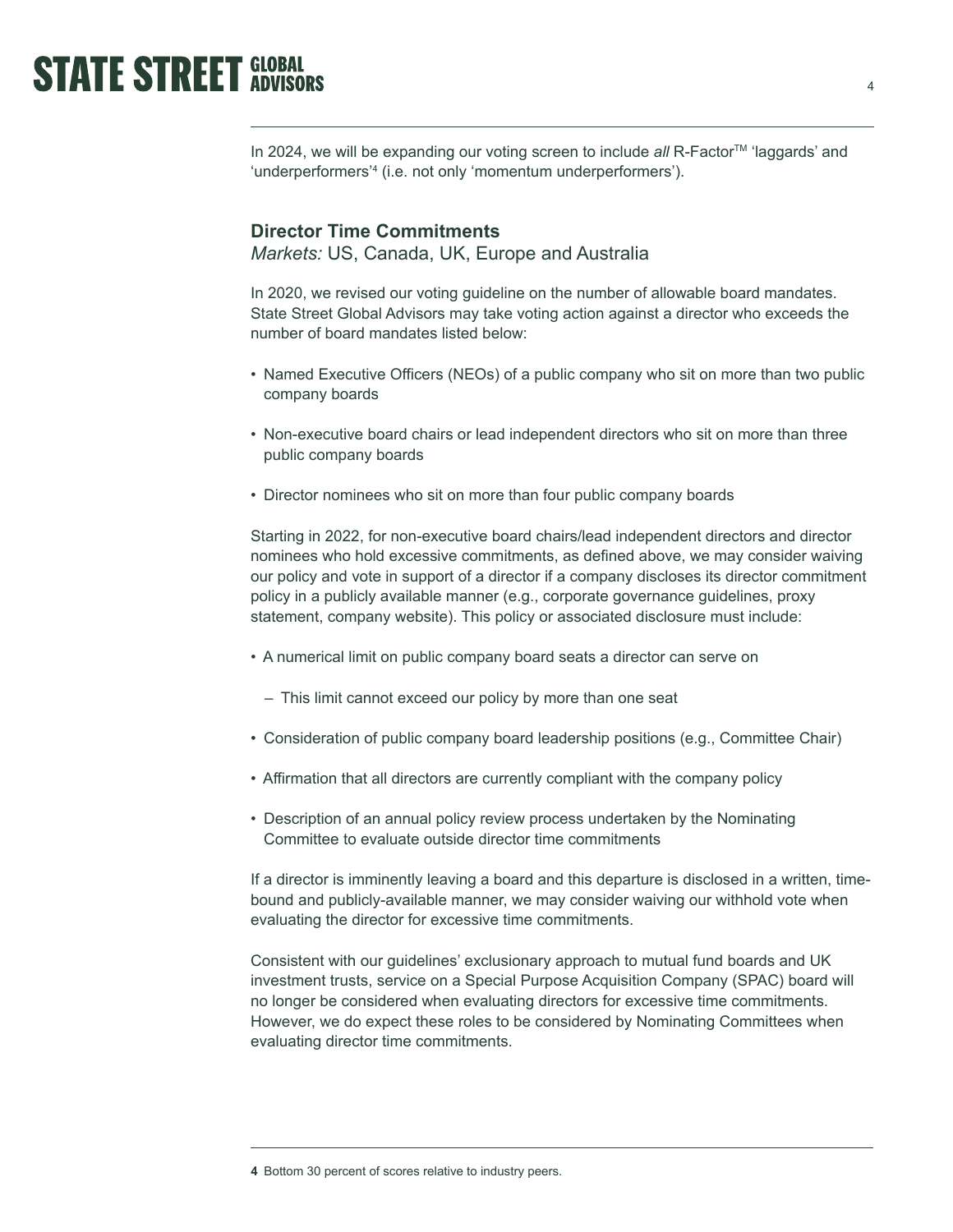

### **Board Independence**

*Markets:* Europe

Strong, capable, independent boards exercising effective oversight are the linchpin to creating long-term shareholder value.

State Street Global Advisors may vote against the (re)election of any non-independent director at all companies in Austria, Belgium, Denmark, Finland, France, Germany, Greece, Italy Luxembourg, Netherlands, Norway, Portugal, Spain, Sweden and Switzerland that are included in local blue chip market indices and/or the MSCI-EAFE index and/or are widely held $^5$  if their overall board independence level is lower than 50  $\,$ percent or — for boards with employee representatives — the overall level of board independence is lower than 50 percent when excluding employee representatives and lower than 33 percent when including employee representatives.<sup>6</sup>

Starting in 2022, State Street Global Advisors may also vote against the (re)election of any non-independent director at all other companies in all European markets (except the UK) if their overall level of board independence is lower than 33 percent.

#### **Board Accountability — Length of Board Terms**

*Markets:* Germany

We believe that companies with robust governance practices are better positioned to generate long-term value and manage risk. As such, we view board accountability as fundamental to strong corporate governance. In particular, annual director elections provide increased accountability and encourage board members to be more responsive to shareholder interests, thus improving board quality.

German companies continue to lag their European peers, with supervisory board members often elected for the maximum five-year term permitted by law. Therefore, we may vote against the (re)election of any director at a DAX 40 company for a term of office exceeding four years.

These voting guidelines are available on State Street Global Advisors' website at <https://ssga.com/global/en/about-us/asset-stewardship.html>.

**<sup>5</sup>** As determined based on their membership in a major index.

**<sup>6</sup>** And/or directors elected in accordance with local laws and not elected by shareholders.